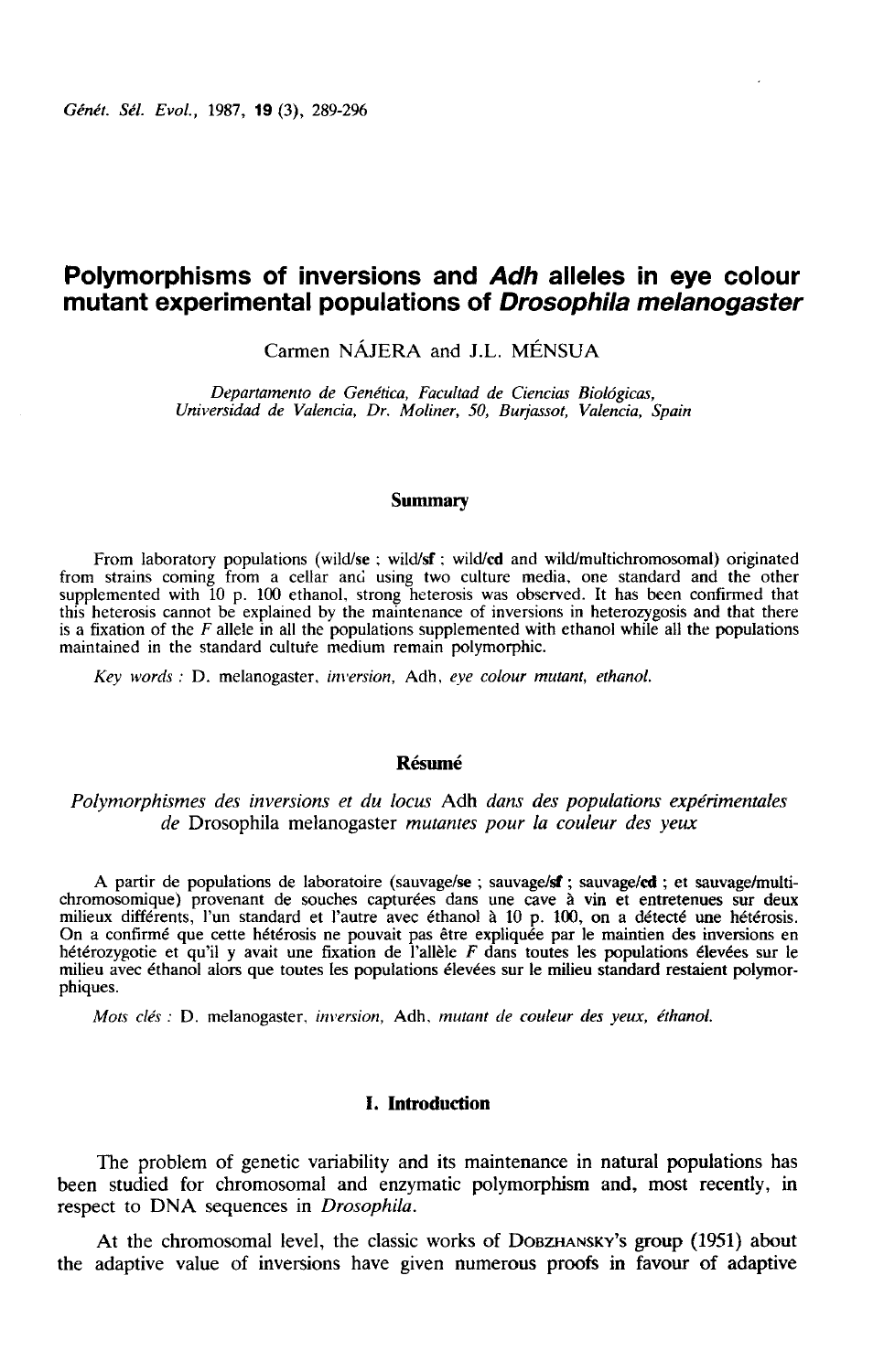variability. The environmental conditions which determine differences in the distribution of species could also determine changes in the frequency of inversions. For example, studies of the distribution of the ecological niches of  $D$ . melanogaster and  $D$ . simulans show that the former, more tolerant to ethanol, is distributed both inside and outside cellars (McKENZIE & PARSONS, 1972-1974) ; in the same way *D. melanogaster* is polymorvariability. The environmental conditions which determine differences in the distribution<br>of species could also determine changes in the frequency of inversions. For example,<br>studies of the distribution of the ecological n phic for chromosome arrangements and D. simulans is monomorphic.

Nevertheless, at enzymatic level, evidence which proves directly that polymorphisms are subject to selection is rare, with some exceptions like the Adh polymorphism in SHOW that the former, more tolerant to ethantof, is distributed both inside and ousse-<br>cellars (MCKENZIE & PARSONS, 1972-1974) ; in the same way *D. melanogaster* is polymo-<br>phic for chromosome arrangements and *D. simulan* DAVID, 1984).

NAJERA (1985), studying the changes in gene frequency of 4 eye colour mutants or D. melanogaster from a cellar, in competition with their wild allele from the same habitat, observed that the 4 mutants reached different gene frequencies at equilibrium and that the frequency of heterozygotes for each mutant was significantly higher than expected. NAJERA & MÉNSUA (1985), studying viability of the same five strains at different ethanol concentrations (between 0 and  $20$  p. 100) and at 2 levels of competition, observed that in all the experimental conditions tested the mean viability of heterozygotes  $(+/m)$  was higher than that of both homozygotes  $(+/+)$ ; m/m).

A study of the frequency of inversions in these populations was proposed to check whether they could explain the heterozygote advantage found in all populations, together with a study of the frequency of Adh alleles, due to their relation to the alcohol metabolic pathway, to discover whether the gene frequency of the mutant in the populations supplemented with ethanol was due to this locus.

## II. Material and methods

From wild females of *D. melanogaster* captured in a cellar in Requena (Valencia, Spain), 5 isofemale strains were established, 4 of them were eye colour mutants :  $se$ .  $sf, cd$  and multichromosomal  $(cd, cn, ?)$  and the other (wild strain) did not segregate any mutant. The 5 strains were used to establish laboratory populations by crossing 50 wild individuals with 50 of each one of the mutants using 2 nutritive media : one standard and the other supplemented with 10 p.100 ethanol. In both media the evolution standard and the other suppremented with 10 p.100 ethanol. In both lifedia the evolution<br>of the gene frequency of 0.32 (se), 0.28-0.22 (sf), 0.19 (cd) and 0.09 (multichromosomal)<br>was reached with differences between the 2 equilibrium frequency of  $0.32$  (se),  $0.28{\text -}0.22$  (sf),  $0.19$  (cd) and  $0.09$  (multichromosomal) was reached with differences between the 2 media only in the sf mutant, which had a higher frequency in the ethanol medium (NAJERA, 1985).

An analysis of inversions in the 8 populations described as well as in the 5 strains (wild and four mutants) which gave rise to these populations was made.

In the same way a study was made of the frequency of the  $F$  (fast) and  $S$  (slow) Adh alleles in the same strains and populations.

The inversions were analyzed through crosses with the « rucuca » strain (LINDSLEY & GRELL , 1972), homozygous for standard-sequence chromosomes. Ten crosses per population and per strain were made, analyzing seven third instar larvae from the offspring ; thus, the probability of observing the 2 male chromosomes was 0.99. The method used was the conventional one for the extraction of the giant salivary glands :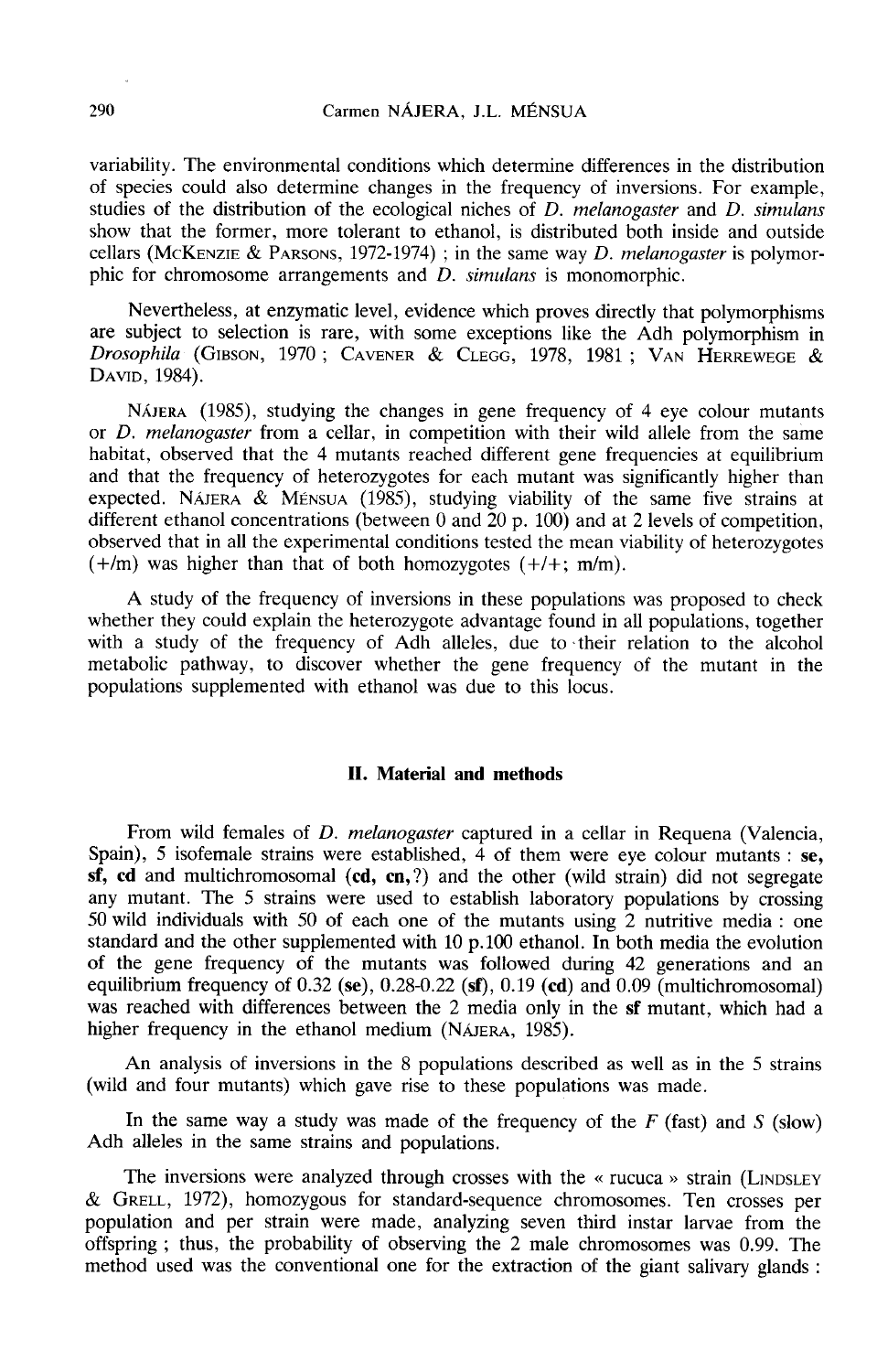stain (acetic-orcein-80 p. 100, lactic acid-20 p. 100) and posterior squash. The cytological nomenclature followed that of LINDSLEY & GRELL (1972) and the break points of the INVERSIONS AND Adh ALLELES 291<br>
stain (acetic-orcein-80 p. 100, lactic acid-20 p. 100) and posterior squash. The cytological<br>
nomenclature followed that of LINDSLEY & GRELL (1972) and the break points of the<br>
inversions we

Frequency of Adh alleles was determined by starch gel electrophoresis in 10 p. 100 Tris-CIH 0.05 M pH 8.6 making slots in the gel where papers impregnated with homogenized flies were deposited. The electrophoresis was left running during 5 hours, homogenized flies were deposited. The electrophoresis was left running during 5 hours, marking the front with bromophenol blue, and was then incubated for 3 hours at 37 °C with a reactive mixture made by combining a) 45 m with a reactive mixture made by combining a) 45 ml Tris-ClH 0.05 M and 0.36 g agar-agar and b) 0.04 g NAD<sup>+</sup>, 0.02 g MTT, 0.18 g EDTA, 4 mg PMS and 2 ml isopropanol. After this time the reading was made. Stock references with known Adh phenotypes were used as standards.

# III. Results and discussion

The inversions found, and their frequency, are shown in table 1, following the **III. Results and discussion**<br>The inversions found, and their frequency, are shown in table 1, following the<br>classification of METTLER *et al.* (1977). Three of the inversions found belong to the<br>common cosmopolitan categ common cosmopolitan category. The  $In(3R)87C-93D$  has not been described previously.

| <b>Strains</b>                                                                                   | Number<br>of chromosomes<br>analyzed |                            |                             |                            | Types and frequencies of inversions                                      |                                                             |  |  |
|--------------------------------------------------------------------------------------------------|--------------------------------------|----------------------------|-----------------------------|----------------------------|--------------------------------------------------------------------------|-------------------------------------------------------------|--|--|
|                                                                                                  |                                      | $\mathbf{2}$               |                             | 3                          |                                                                          |                                                             |  |  |
| Wild<br>.<br>Sepia $(se) \dots$<br>Safranin $(sf)$<br>Cardinal $(cd) \dots$<br>Multichromosomal. |                                      | 20<br>20<br>20<br>20<br>20 |                             | 20<br>20<br>20<br>20<br>20 | In (2R) $NS - 5%$<br>In (3R) $87C - 93D^* - 30\%$<br>In (2L) $t - 100\%$ |                                                             |  |  |
| Populations                                                                                      | Number<br>of chromosomes<br>analyzed |                            |                             |                            | Types and frequencies of inversions                                      |                                                             |  |  |
|                                                                                                  | With<br>alcohol                      |                            |                             | Without<br>alcohol         | With<br>alcohol                                                          | Without<br>alcohol                                          |  |  |
|                                                                                                  | $\overline{2}$                       | 3                          | 2                           | 3                          |                                                                          |                                                             |  |  |
| Wild/se<br>.<br>Wild/sf<br>.<br>Wild/cd<br>1.1.1.1.1.1<br>Wild/multich.<br>$\sim$ $\sim$ $\sim$  | 20<br>20                             | 20<br>20<br>20             | 20<br>$\qquad \qquad$<br>20 | 20<br>20<br>20             | In (3R) 87C - 93D* - 5 %<br>In (3R) $P - 5\%$<br>In (2R) $NS - 10\%$     | In (2R) $NS - 5%$<br>In (3R) $P - 5%$<br>In (2R) $NS - 15%$ |  |  |

TABLE 1

Types and frequencies of inversions in the strains and the populations.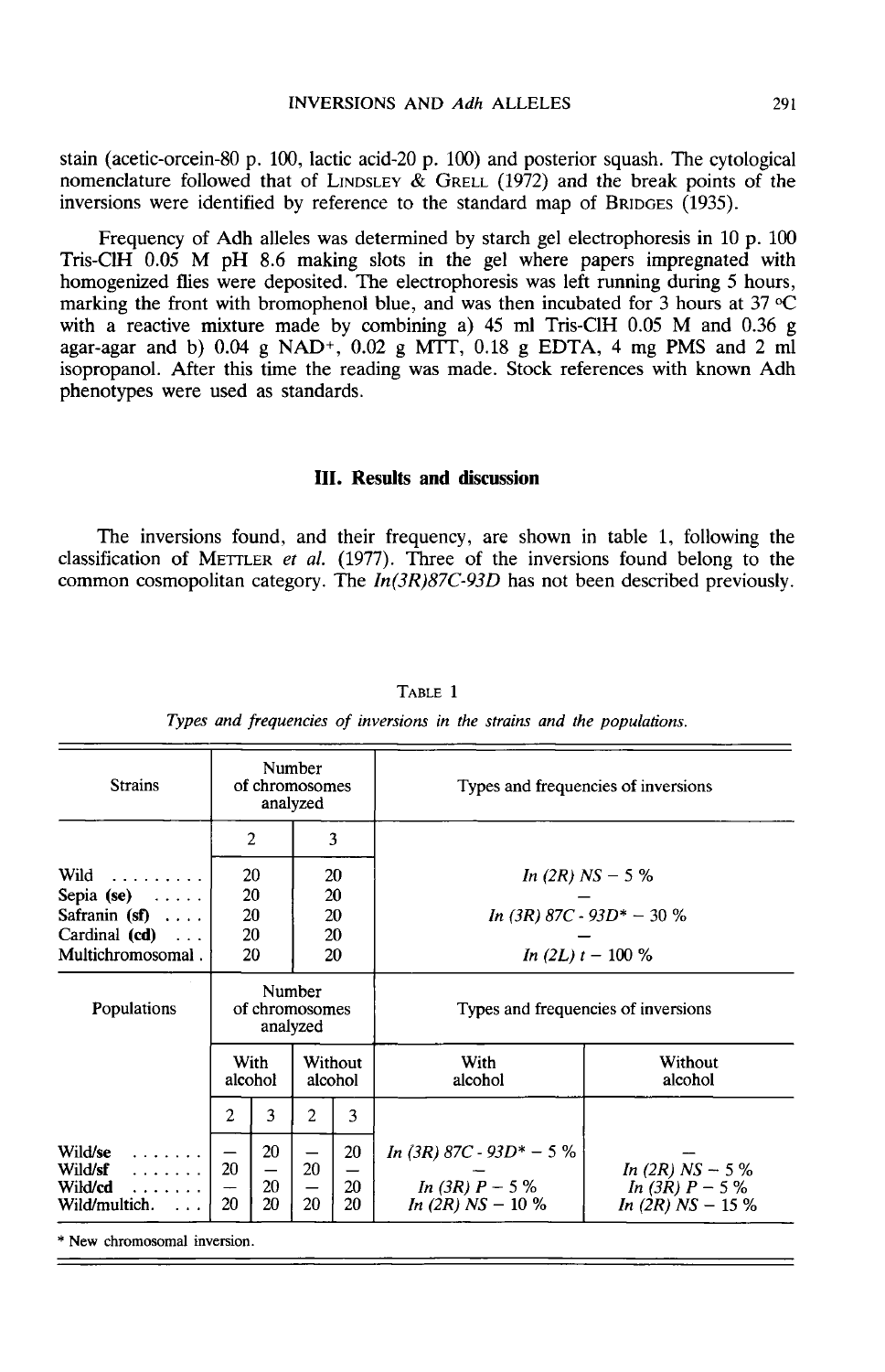The break-points are located in the regions 87C and 93D (fig. 1). The double appearance of this inversion (in a strain and in a population coming from 2 other strains) in individuals from the same cellar, makes it very difficult to explain its appearance by The break-points are located in the regions 87C and 93D (fig. 1). The double appearance of this inversion (in a strain and in a population coming from 2 other strains) in individuals from the same cellar, makes it very dif hybrid dysgenesis. In this same cellar population, GonzALEZ (1985) found another inversion not previously described. Other data (PREVOSTI, personal communication) indicate a certain number of endemic inversions in cellar populations.



 $Fig. 1$ 

New chromosomal inversion with break points in the regions 87C and 93D.

No mutations are included inside the inversions. Only cd is located near one break-point of the  $In(3R)P$  but the frequency of this inversion is very low in both media (5 p. 100). In the multichromosomal strain, the  $In(2L)t$  was found in the ten individuals analyzed, which could explain a certain degree of association between the mutations included in the strain and the inversion. Nevertheless, of the 2 mutations which the strain has with certainty, cd is located in chromosome 3 and cn is in the 2R arm, so the only possibility would be that the other mutation which it is supposed that this strain has, is included in the inversion. In the wild/multichromosomal population which originated from this strain the inversion was not detected, but due to the low frequency of mutants at the time of analysis this association cannot be discarded.

The frequency of inversions found in the heterozygous state in these populations is very low in all cases (between 0 and 15 p. 100) so it is difficult to believe that this could explain the heterozygote advantage found in the populations and their higher viability.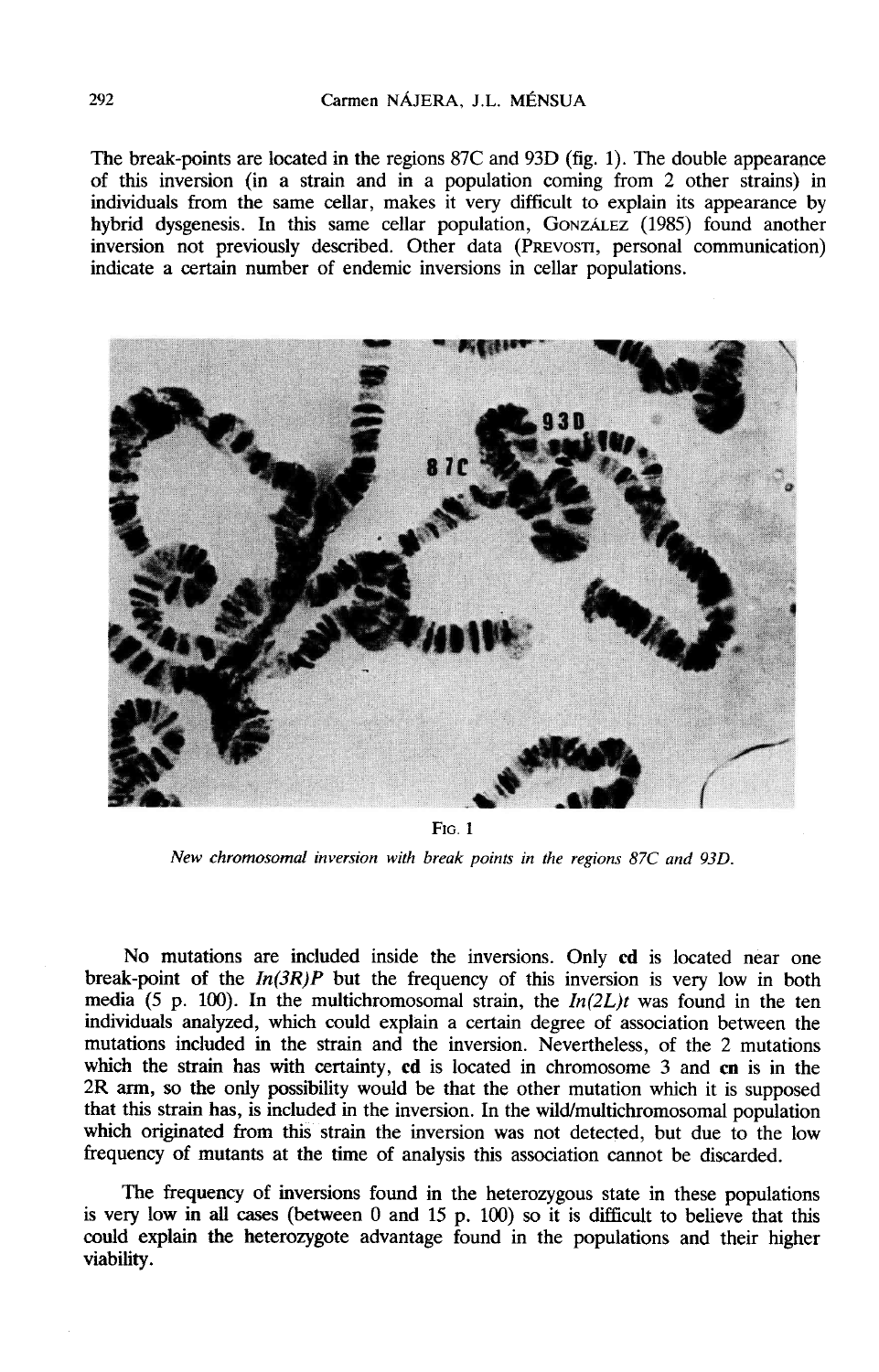However, we cannot reject the possibility that other unrecognizable factors can cause the changes in visible frequencies in these laboratory populations. It is possible that the experimental techniques could produce linkage disequilibrium between the eye colour locus and other loci which are themselves likely subjected to selection. For However, we cannot reject the possibility that other unrecognizable factors can<br>cause the changes in visible frequencies in these laboratory populations. It is possible<br>that the experimental techniques could produce linkag laboratory populations founded with a relatively small sample of a natural population or subjected to many generations of inbreeding are not necessarily due to the action of selection at the single locus under consideration.

The results of the population analysis regarding Adh polymorphism are shown in table 2. All the populations maintained in the standard culture medium showed polymorphism while the populations maintained in 10 p. 100 ethanol all appeared homozygous for the  $F$  allele. As regards the strains, the wild strain and three of the four mutants (se, sf, cd) are homozygous for the  $F$  allele and the multichromosomal are homozygous for the S. Thus, contrasting with the stable polymorphism which exists in both media for the eye colour loci, the Adh locus is only polymorphic in normal medium, while in alcohol medium there is always monomorphism for the  $F$  allele.

| <b>Strains</b>                    | Number of individuals analyzed | % FF   | %FS | %SS |
|-----------------------------------|--------------------------------|--------|-----|-----|
| Wild<br>.                         | 84                             | 100    |     |     |
| Sepia (se) $\ldots \ldots \ldots$ | 96                             | 100    |     |     |
| Safranin $(sf)$                   | 150                            | 100    |     |     |
| Cardinal $(cd)$                   | 95                             | 100    |     |     |
| Multichromosomal                  | 150                            |        |     | 100 |
| Populations                       | Number of individuals analyzed | $%$ FF | %FS | %SS |
| Wild/se with alcohol              | 106                            | 100    |     |     |
| Wild/se without alcohol           | 89                             | 45     | 40  | 15  |
| Wild/sf with alcohol $\dots$      | 86                             | 100    |     |     |
| Wild/sf without alcohol           | 80                             | 40     | 47  | 13  |
| Wild/cd with alcohol $\dots$      | 85                             | 100    |     |     |
| Wild/cd without alcohol           | 78                             | 32     | 44  | 24  |
| Wild/multich. with alcohol.       | 141                            | 100    |     |     |
| Wild/multich, without alcohol     | 96                             | 19     | 43  | 38  |

TABLE 2 Frequencies of Adh alleles in the strains and the populations.

Different authors (MORGAN, 1975; VAN DELDEN et al., 1978; BIJLSMA-MEE<br>1979), in experiments to study competition between larvae in food supplemented Different authors (Morgan, 1975; Van Delpen *et al.*, 1978;<br>
b. in experiments to study competition between larvae in food st  $\frac{1}{43}$   $\frac{1}{38}$ <br>BIJLSMA-MEELES,<br>pplemented with<br>ype over the SS. with different alcohols, found an advantage in the viability of the  $FF$  genotype over the SS. The multichromosomal strain, the only one with an SS genotype in the present work,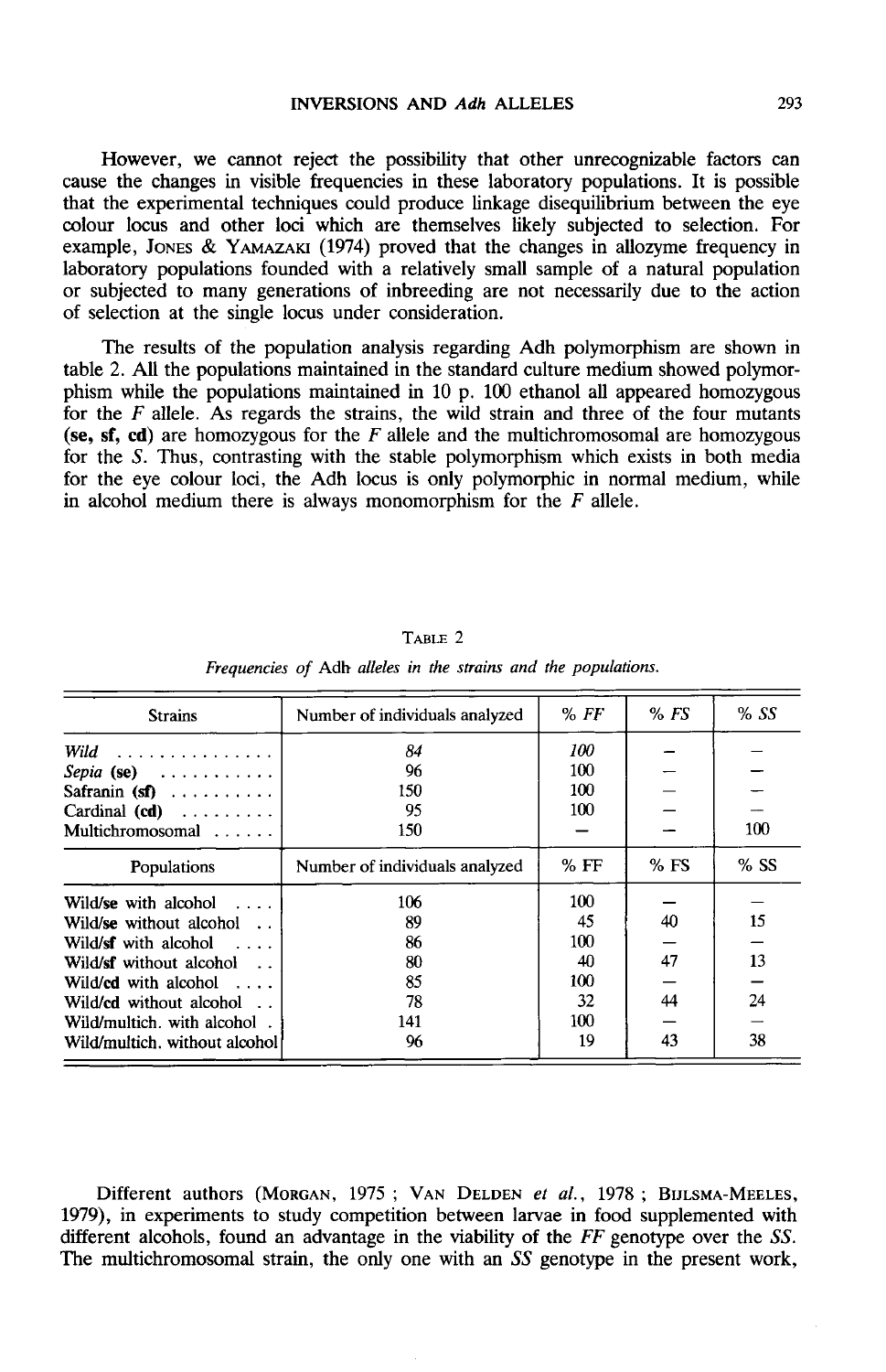has a lower viability compared with the other mutant strains with an FF genotype, and this difference in viability increases with the increase in alcohol concentration (NA JERA) has a lower viability<br>this difference in via<br>& Ménsua, 1985).

Although the initial genetic constitution of the strains is not known, it seems possible that at least the wild strain, which is the origin of all the populations, was initially polymorphic, and that in the laboratory, it changed to monomorphic through the loss of the  $\dot{S}$  allele.

Only in the wild/sf populations is there a significant difference between the gene frequency reached by the mutant in a standard medium (0.217 in one replicate and 0.220 in the other) and in an alcohol medium (0.283 in one replicate and 0.278 in the other). This difference could be explained by a linkage disequilibrium between sf (2-71.5) and the  $F$  allele (2-50.1), due to the  $F$  allele fixation in the alcohol medium. Only in the wild/sf populations is there a significant difference between the gene<br>frequency reached by the mutant in a standard medium (0.217 in one replicate and<br>0.220 in the other) and in an alcohol medium (0.283 in on

Studying the evolution of the gene frequency for the Adh locus in food supplemented with ethanol, many authors (GIBSON, 1970; BIJLSMA-MEELES & VAN DELDEN, 1974; Morgan, 1975 ; OAKESHOTT, 1976 ; BARNES & BIRLEY, 1978 ; CAVENER & CLEGG, 1978, 1981 ; VAN HERREWEGE & DAVID, 1984) have found a rapid direction of the F allele (2-50.1), due to the F allele fixation in the alcohol medium other). This difference could be explained by a linkage disequilibrium between  $\mathbf{S}$ r (2-71.5) and the F allele (2-50.1), due to the F allele fixation in the alcohol medium.<br>Studying the evolution of the gene frequency Studyin<br>
with ethan<br>
MORGAN, 1<br>
1981 ; VAN<br>
and even<br>
OAKESHOTT<br>
mented with<br>
mented with MORGAN, 1975; OAKESHOTT, 1976; BARNES & BIRLEY, 1978; CAVENER & CLEGG, 1978, 1981; VAN HERREWEGE & DAVID, 1984) have found a rapid increase of the F allele and even its fixation in most cases. Nevertheless, other studies 1981 ; VAN HERREWEGE & DAVID, 1984) have found a rapid increase of the  $F$  allele and even its fixation in most cases. Nevertheless, other studies (OAKESHOTT, 1979 ; OAKESHOTT & GIBSON, 1981) have obtained different resul mented with alcohol of the present work, there is a clear directional change due to selection, comparable to the previous works cited. This fact leads to the fixation of the  $F$  allele and loss of the  $S$  even in the population coming from a strain (multichromosomal) which has evolved towards a homozygous state for  $S$  allele. It seems clear then that in these populations ethanol is a strong selective factor in favour of the  $F$  allele. This contrasts drastically with the polymorphism existing in the populations maintained in the standard culture medium, which are in equilibrium and without an excess of either homozygotes or heterozygotes in any of them.

In relation with the Adh locus a linkage disequilibrium between the  $In(2L)t$  and the standard culture medium, which are in equilibrium and without an excess of either<br>homozygotes or heterozygotes in any of them.<br>In relation with the Adh locus a linkage disequilibrium between the  $In(2L)t$  and<br>the S alle linkage is due to the founder effect and it is not a proof that appreciable selection pressure is exerted on individual isozyme loci.

In the multichromosomal strain the  $In(2L)t$  and the S allele of the Adh are both fixed, possibly due to a founder effect, although it is possible that the mentioned constitutions were fixed in the strain by genetic drift. Alternatively, the homozygous state for the  $In(2L)t$  could explain the fixation of the S allele, since it is the only strain could have carried with it the fixation of the inversion.

in which this occurs, or, on the contrary, the fixation in the laboratory of the  $S$  allele<br>could have carried with it the fixation of the inversion.<br>Some authors (INOUE, 1979 ; INOUE *et al.*, 1984) find that when natura chromosomal polymorphism but retain stable enzyme polymorphism. In the wild/multichromosomal population in a normal medium, the presence of the  $In(2L)t$  was not detected. However, this does not signify the loss of linkage disequilibrium since the genotype of the 10 males analyzed for inversions, in respect of the Adh locus, was not known.

It can be concluded that the frequency of inversions in the heterozygous state is low in these populations, and that there is a fixation of the  $F$  allele in all the populations supplemented with ethanol while all the populations maintained in a standard culture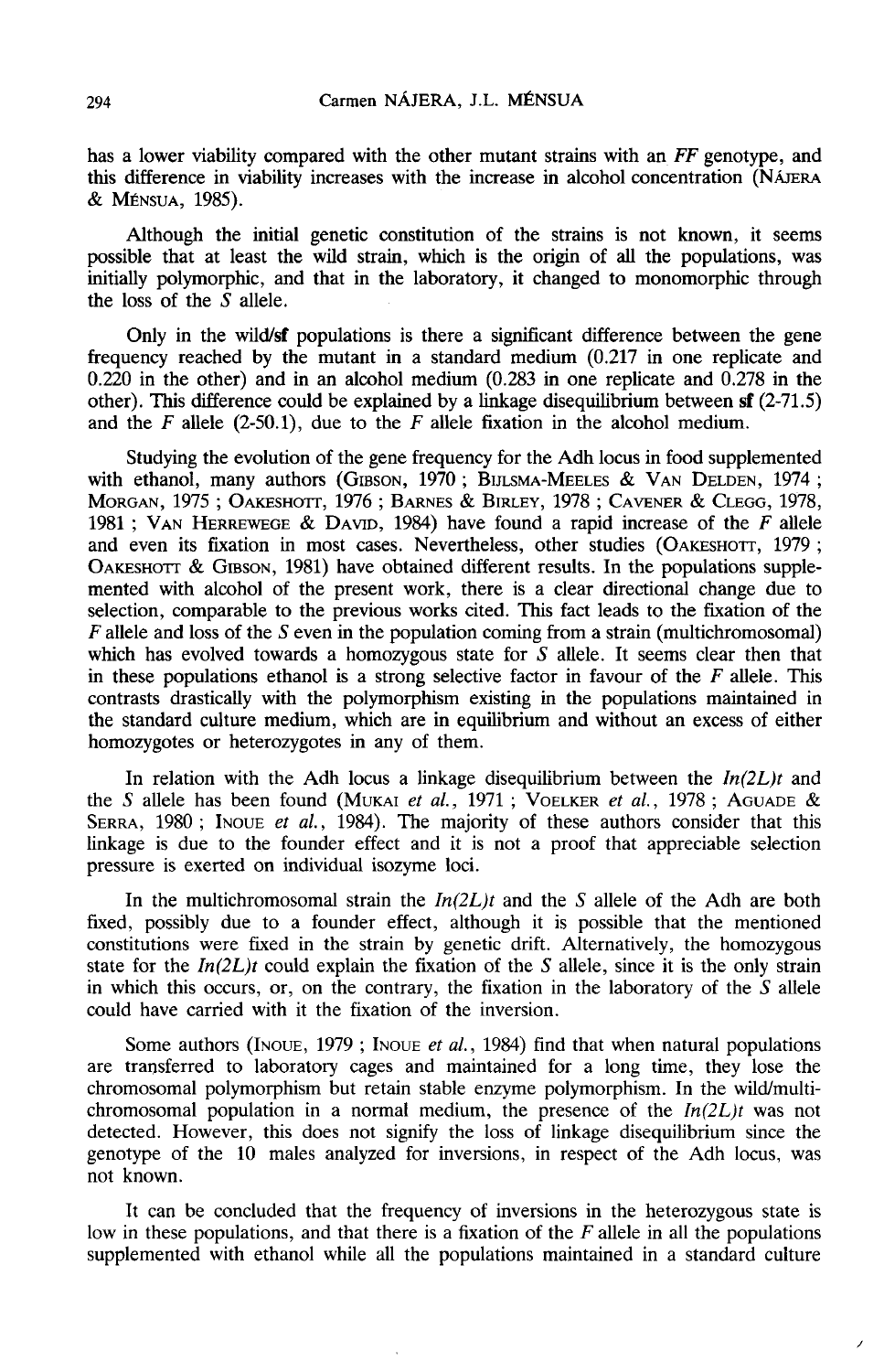medium remain polymorphic. This fixation of the  $F$  allele could explain the higher equilibrium frequency of the sf mutant in the alcohol population.

The appearance of an inversion not previously described, in 2 strains from the same cellar, indicates a possible endemism in this habitat.

> Received July 28, 1986. Accepted January 20, 1987.

### Acknowledgements

We thank Dra DE FRUTOS for her assistance in the analysis of inversions.

# **References**

- AGUADE M., SERRA L., 1980. Spanish cellar population of Drosophila melanogaster. I. Study of variability at three different levels : quantitative, chromosomal and molecular. Acta Biol. Jugosl. Serv. Genet., **12**, 111-120. AGUADE M., SERRA L., 1980. Spanish cellar population of *Drosophila melanogaster*. I. Study of variability at three different levels : quantitative, chromosomal and molecular. Acta Biol. Jugosl. Serv. Genet., **12**, 111-120
- D. melanogaster. IV. Analysis of Adh activity in chromosome substitution lines. Heredity, 40, 51-57. variability<br>
Serv. Gene<br>
BARNES B.W.,<br>
D. melano<sub>?</sub><br>
51-57.<br>
BIJLSMA-MEELES<br>
transferred<br>
BIJLSMA-MEELES<br>
locus in D<br>
BERNES C B
- BIJLSMA-MEELES E., 1979. Viability in *D. melanogaster* in relation to age and Adh activity of eggs transferred to ethanol food. Heredity, 42, 79-89. S1-57.<br>BIJLSMA-MEELES E., 1979. Viability in *D. melanogaster* in relation to age and Adh activity of eggs<br>transferred to ethanol food. *Heredity*, **42**, 79-89.<br>BIJLSMA-MEELES E., VAN DELDEN W., 1974. Intra and interpopula
- locus in *D. melanogaster. Nature*, **247**, 369-371.
- BRIDGES C.B., 1935. Salivary chromosome maps with a key to the banding of the chromosomes of Drosophila melanogaster. J. Hered., 26, 60-64.
- CAVENER D.R., CLEGG M.T., 1978. Dynamics and methopological extends of correlated genetic systems. IV. Multilocus effects of chrosophila melanogaster. J. Hered., 26, 60-64.<br>CAVENER D.R., CLEGG M.T., 1978. Dynamics of corre of ethanol stress environments. Genetics, 90, 629-644. CAVENER D.R., CLEGG M.T., 1978. Dynamics of correlated genetic systems. IV. Multilocus effects<br>
of *Drosophila melanogaster. J. Hered.*, **26**, 60-64.<br>
CAVENER D.R., CLEGG M.T., 1981. Multigenic response to ethanol in D. me
- 35, 1-10.
- DOBZHANSKY T., 1951, Genetics and the Origin of Species. 446 p., Columbia University Press, New York. **35.** 1-10.<br>
DOBZHANSKY T., 1951, *Genetics and the Origin of Species.* 446 p., Columbia University Press, New<br>
York.<br>
GIBSON J.B., 1970. Enzyme flexibility in *Drosophila melanogaster. Nature*, **227**, 959-960.<br>
GONZALEZ A
- GIBSON J.B., 1970. Enzyme flexibility in *Drosophila melanogaster. Nature*, **227**, 959-960.<br>GONZALEZ A., 1985. *Estudio de la estructura genetica de dos poblaciones naturales de D. melanogaster*
- respecto a genes que afectan a la viabilidad. Tesis Doctoral, Universidad de Valencia.
- INOUE Y., 1979. The fate of polymorphic inversions of *Drosophila melanogaster* transferred to laboratory conditions. Jpn. J. Genet., 54, 83-96.
- ITVOUE Y., 1985. Estudio de la estructura genetica de dos poblaciones naturales de D. melanogaster<br>
INOUE Y., 1979. The fate of polymorphic inversions of *Drosophila melanogaster* transferred to<br>
laboratory conditions. *Ip* JNOUE Y., 1979. The fate of polymorphic inversions of *Drosophila melanogaster* transferred to laboratory conditions. *Jpn. J. Genet.*, **54**, 83-96.<br>INOUE Y., WATANABE T., WATANABE T.K., 1984. Evolutionary change of the ch
- 1185-1189. DESET T., WALNABLE T.K., 1964. EVOLUTION, **38**, 753-765.<br>DONES J.S., YAMAZAKI T., 1974. Genetic background and the fitness of allozymes. *Genetics*, **78**.<br>LINDSLEY D.L., GRELL E.H., 1972. Genetic variation of *Drosophila m*
- Washington Publ., 627. MCKENZIE J.A., PAMAZAKI T., 1974. Genetic background and the fitness of allozymes. *Genetics*, **78.** 1185-1189.<br>
LINDSLEY D.L., GRELL E.H., 1972. Genetic variation of *Drosophila melanogaster*. *Carnegie Inst.* Washington LINDSLEY D.L., GRELL E.H., 1972. Genetic variation of *Drosophila melanogaster*. Carnegie Inst.<br>
McKENZIE J.A., PARSONS P.A., 1972. Alcohol tolerance : an ecological parameter in the relative<br>
success of *D. melanogaster*
- success of D. melanogaster and D. simulans. Oecologia, **10**, 323-388.
-